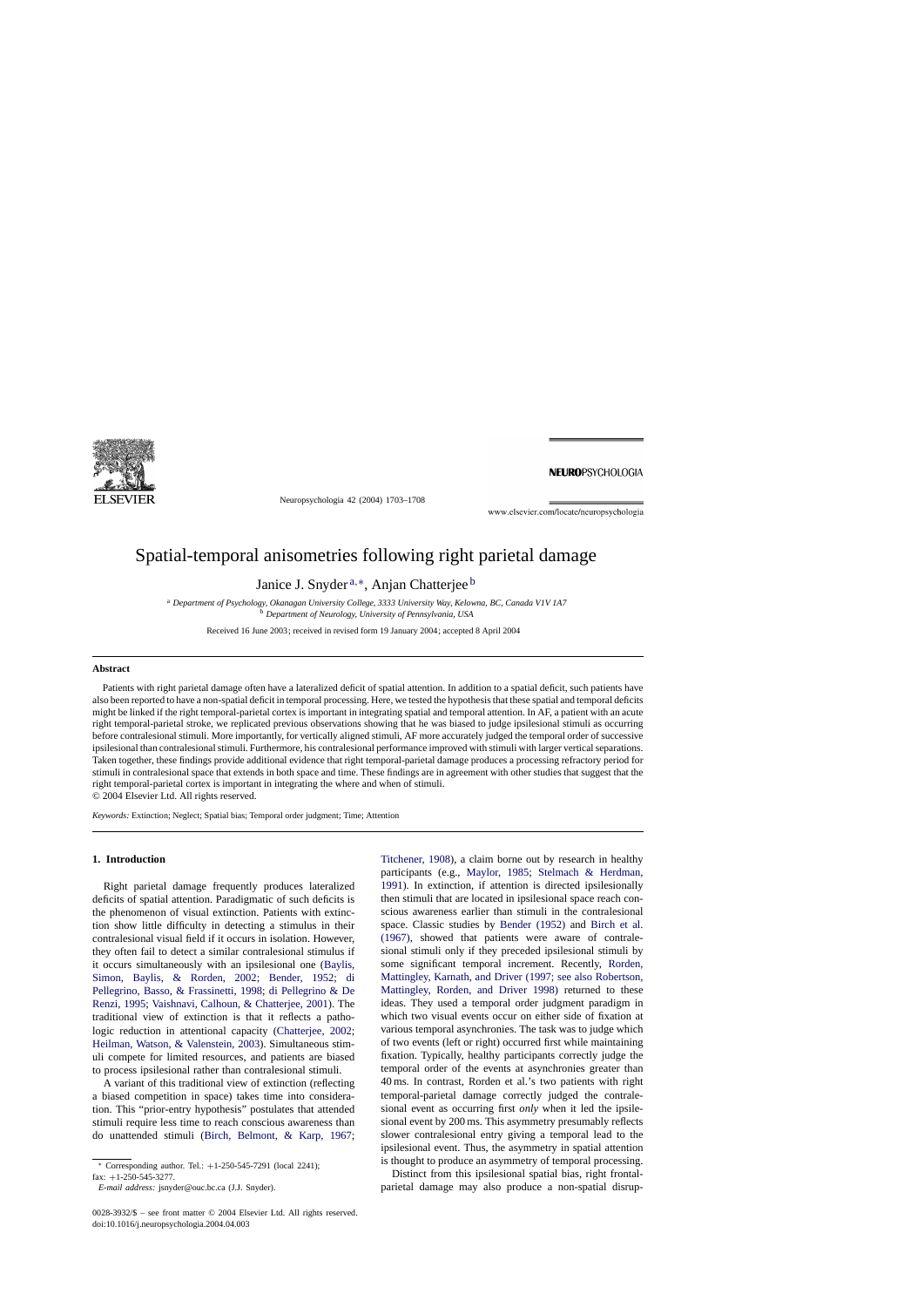tion in temporal processing ([Husain, Shapiro, Martin, &](#page-5-0) [Kennard, 1997\)](#page-5-0). In the attentional blink paradigm, participants are presented with a series of rapidly occurring visual events (e.g., letters or digits) at a central location. Embedded within the stream of events is a target requiring identification, followed by a variable number of intervening events. On half the trials, a second target requiring detection or identification is presented. The attentional blink refers to the finding that identification of the first target impairs the identification of a second target when it is presented within 400 ms of the first target [\(Broadbent & Broadbent, 1987;](#page-5-0) [Raymond, Shapiro, & Arnell, 1992;](#page-5-0) [Shapiro, Raymond, &](#page-5-0) [Arnell, 1994\)](#page-5-0). [Husain et al. \(1997\)](#page-5-0) found the attentional blink to be nearly four times longer in patients with right frontal-parietal damage than in healthy participants.

The finding that right parietal damage can produce a limited capacity to process stimuli in space and in time does not address the question of whether these two attentional resources are linked. Addressing this question would require an assessment of temporal processing both across and within visual hemifields. The prior entry hypothesis by itself does not require that temporal order judgments *within* visual field vary by hemifield. The delayed entry of the first contralesional stimulus could be followed by a delayed entry of the second stimulus, while maintaining the same just noticeable difference between the two events. Similarly, a prolonged attentional blink for events presented in a central location does not require that temporal order judgments *within* visual field vary by hemifield. The temporal increment required to detect the second stimulus could be equally prolonged in both locations.

Thus, while the right temporal-parietal cortex is clearly involved in spatial and likely involved in temporal processing, it is not clear that it integrates both spatial and temporal information. This spatial-temporal integration hypothesis would predict that the ability to distinguish between two successive events would be worse in contralesional space than in ipsilesional space. On this view the refractory period following the first event would be longer in contralesional than in ipsilesional space.

In the present experiment, we tested our hypothesis that temporal-parietal damage produces a processing refractory

period in contralesional space involving both space and time in the following manner. First, we established that our patient had extinction. Second, we replicated [Rorden et al.'s \(1997\)](#page-5-0) finding of asymmetrical temporal order judgment between visual fields. And most importantly, we critically tested our hypothesis by examining temporal order judgment within each visual field using two different vertical separations.

## **2. Patient and methods**

## *2.1. Patient AF*

This study has been approved by the ethics committee of the University of Pennsylvania and has been performed in accordance with the ethical standards laid down in the 1964 Declaration of Helsinki. The patient gave his informed consent prior to his inclusion in the study.

AF, a 41-year-old right-handed man with some postsecondary education, was admitted to the hospital with an infarct in the posterior division of the right middle cerebral artery. A cranial CT scan performed 1 week after the onset of his symptoms revealed a temporal-parietal stroke, involving Brodmann's areas 21, 22, 37, 40 (see Fig. 1). AF had mild symptoms of unilateral spatial neglect on the Behavioral Inattention Test (total score 119/146). In addition, a computerized task revealed extinction of contralesional visual stimuli to double simultaneous stimulation. Equal numbers of contralesional, ipsilesional and bilateral trials were presented across the 3 days of testing (80 trials/condition: 60–100 and 20–200 ms durations). AF was correct on 96% of unilateral right, 85% of unilateral left, and 48% of bilateral trials.

## *2.2. Apparatus and materials*

The experiments were conducted at the patient's bedside on a laptop computer with a 40 cm monitor (diagonal measurement) positioned at a distance of approximately 57 cm. The stimulus display consisted of a black background with a light-gray central fixation dot subtending 0.3◦ visual angle. The light-gray target letters "T" and "L" measured 1.0◦ in height and 0.6◦ in width.



Fig. 1. Cranial CT scan of patient AF revealing right temporal-parietal damage involving Brodmann's areas 21, 22, 37, and 40.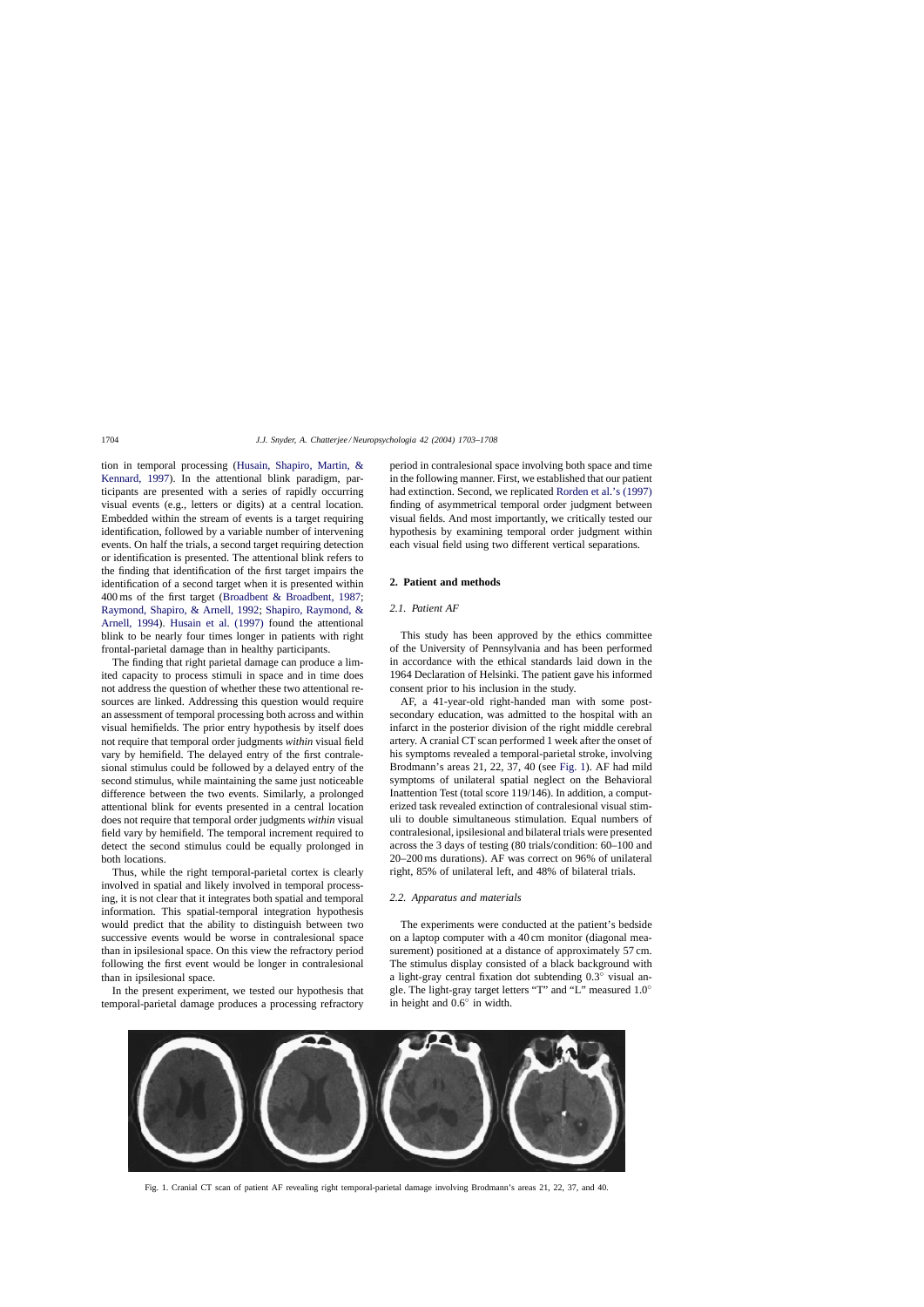## *2.3. Procedure*

At the start of each trial, the fixation stimulus appeared and 1000 ms later, either a "T" or an "L" (stimulus 1, S1) appeared in the left or right visual field with equal probability. S1 was followed at various stimulus onset asynchronies (SOAs) by the second letter (stimulus 2, S2). Thus, if a "T" appeared first, then an "L" followed and vice versa. Both letters remained on the screen until a response was entered on the keyboard. At this time, the screen was cleared and the next trial was initiated. In all conditions, both letters appeared at a distance of 7.5◦ from the fixation stimulus. In condition 1 (between-field), S1 appeared in either the contralesional field or ipsilesional field followed by S2 in the opposite visual field. In conditions 2 and 3, S1 appeared in either the contralesional field or ipsilesional field and S2 appeared in same visual field. In condition 2, S1 appeared with equal probability either 1◦ above or 1◦ below the horizontal axis so that a vertical distance of 2◦ separated S1 and S2. In condition 3, S1 appeared with equal probability either 3.5◦ above or 3.5◦ below the horizontal axis so that a vertical distance of 7◦ separated S1 and S2. AF was instructed: to maintain fixation; that on every trial two letters, a "T" and an "L" would appear in succession; and that he had to identify which letter appeared first. He was told that on some trials it might be difficult to determine which letter appeared first and that on these occasions he must guess. His response was entered into the computer by the experimenter. In Fig. 2, panel A depicts a trial in which S1 and S2 occurred in the different visual fields (condition 1) and panel B depicts a trial in which S1 and S2 occurred in the same visual field at 7◦ of vertical separation (condition 3).

Testing was conducted on 3 days over a 5-day period. Prior to each testing, AF performed several practice trials



Fig. 2. Panel A illustrates a condition 1 (between-field) trial (in which the stimuli occurred in both ipsilesional and contralesional visual fields. Panel B illustrates a condition 3 (within-field) trial in which the stimuli occurred in the ipsilesional visual field at 7◦ of vertical separation.



Fig. 3. Accuracy in condition 1 (between-field) trials as a function of stimulus onset asynchrony when the leading stimulus occurred in the contralesional field (gray bars) and ipsilesional field (black bars).

in the appropriate condition. Condition 1 was conducted on day 1 and consisted of a total of 160 experimental trials at SOAs of: 870, 350, 290, 230, 175, 120, and 15 ms (12, 12, 12, 12, 12, 12, and 8 trials/visual field/SOA, respectively). Condition 2 was conducted on days 2 and 5 and consisted of a total of 288 experimental trials at SOAs of: 1400, 1050, 870, 350, 290, 230, 175, 120, and 15 ms (16, 16, 12, 16, 28, 12, 12, 12, 12, and 8 trials/visual field/SOA, respectively). Condition 3 was conducted on day 5 and consisted of a total of 64 experimental trials at SOAs of: 1400, 1050, 870, and 350 ms (8 trials/visual field/SOA).

## **3. Results**

Accuracy data for conditions 1–3 are presented in Figs. 3–5. For each condition, the data were analyzed as follows. A test for significance of difference between two proportions ([Bruning & Kintz, 1977](#page-5-0)) was conducted to determine whether performance differed between the ipsilesional and contralesional fields. A test for significance of a proportion [\(Bruning & Kintz, 1977\)](#page-5-0) was conducted to determine whether performance was above the level of chance in each hemifield.

#### *3.1. Between hemifields analysis (condition 1)*

AF correctly identified S1 as occurring first when it was presented in the ipsilesional field (76%) more often when it was presented in the contralesional field (45%), *z*-score  $= 4.04$  (see Fig. 3).<sup>1</sup> Performance in the ipsilesional field was significantly different from the level of chance, *z*-score

<sup>1</sup> All significance tests are one-tailed, therefore, a significant *z*-score  $= 1.645.$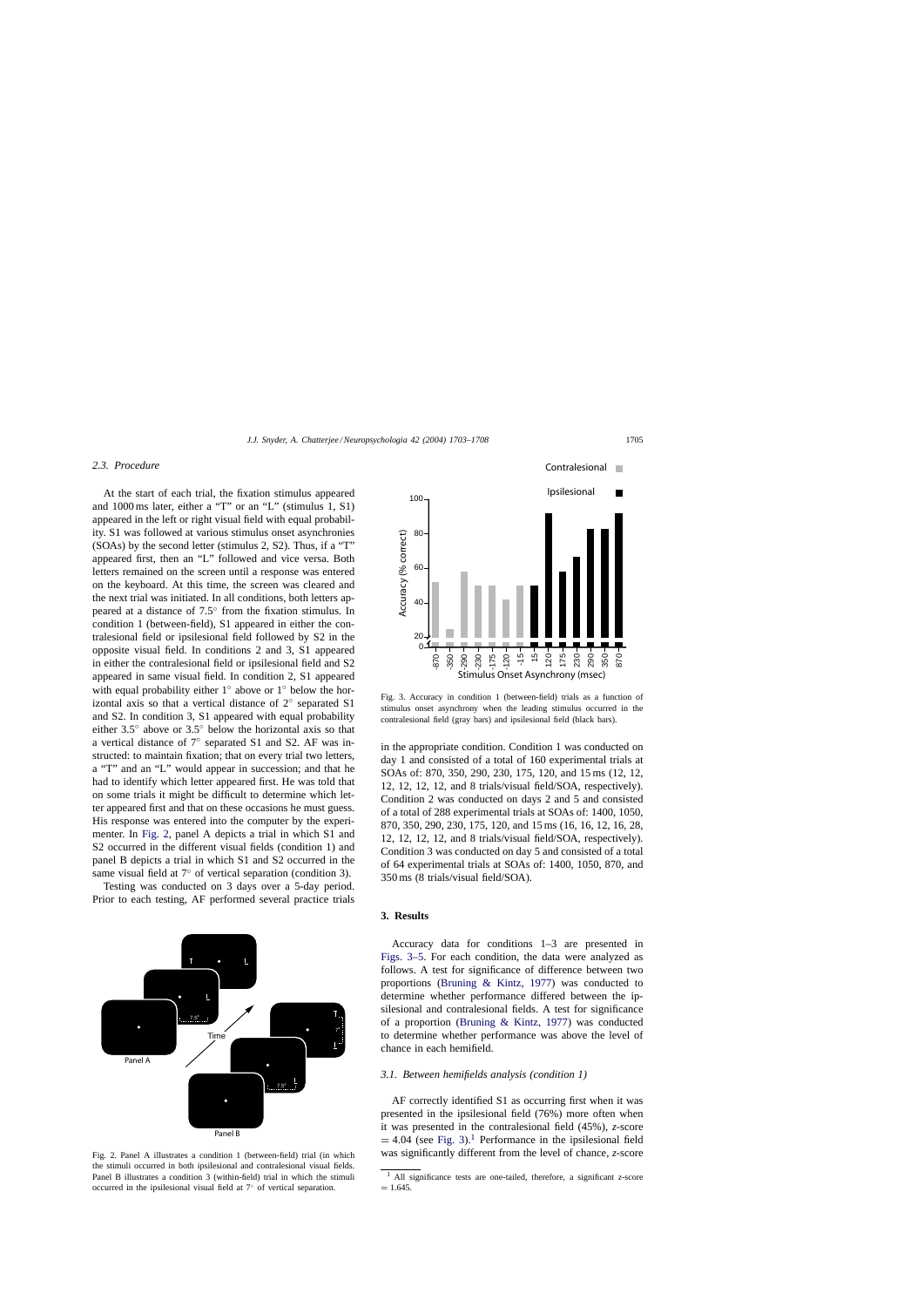

Fig. 4. Accuracy in condition 2 (within-field; 2◦ vertical separation) trials as a function of stimulus onset asynchrony when the leading stimulus occurred in the contralesional field (gray bars) and ipsilesional field (black bars).

= 4.69, whereas in the contralesional field it was not, *z*-score < 1. Furthermore, ipsilesional performance improved as SOA increased with accuracy greater than 80% at SOAs greater than 230 ms. This was not the case for his contralesional performance.

## *3.2. Within hemifield analysis (2*◦ *separation; condition 2)*

AF correctly identified S1 as the first target when S1 and S2 were presented in the ipsilesional field (76%) more often than when S1 and S2 were presented in the contralesional



Fig. 5. Accuracy in condition 3 (within-field; 7◦ vertical separation) trials as a function of stimulus onset asynchrony when the leading stimulus occurred in the contralesional field (gray bars) and ipsilesional field (black bars).

field  $(56\%)$ , *z*-score = 3.64 (see Fig. 4). Performance in the ipsilesional field was significantly different from the level of chance, *z*-score  $= 6.29$ , whereas in the contralesional field it was not,  $z$ -score  $= 1.48$ . Ipsilesional performance in the temporal order judgment task improved to 75% or better at SOAs greater than 175 ms. Again, this was not so for contralesional performance. It is possible that the severity of AF's contralesional deficits may be reflective of the fact that he was tested in a subacute rather than chronic state, as is the case in most studies.

### *3.3. Within hemifield analysis (7*◦ *separation; condition 3)*

Again, AF correctly identified S1 as the first target when S1 and S2 were presented in the ipsilesional field (84%) more often that when S1 and S2 were presented in the contralesional field  $(66\%)$ , *z*-score = 1.66 (see Fig. 5). Importantly, performance across both hemifields was statistically significantly different from the level of chance, *z*-score  $= 3.91$  and 1.77, for ipsilesional and contralesional fields, respectively.

Thus, it appears that increasing spatial separation reduced the temporal processing deficit observed with 2◦ of separations. As in the previous conditions, an improvement in ipsilesional performance was again observed with increasing SOA with accuracy better than 80% at SOAs greater than 350 ms. In addition, performance also improved with increasing SOA in the contralesional field with accuracy better than 60% at SOAs greater than 350 ms.

It has been previously reported (e.g., see [Mark & Heilman,](#page-5-0) [1998\)](#page-5-0) that some neglect patients have a combination of vertical and horizontal deficits. Thus, it was necessary to determine if AF's performance differed depending on whether S1 appeared in the upper or lower visual field. Importantly, AF's improved contralesional performance did not differ in the upper (69%) versus the lower (63%) visual field,  $z$ -score  $< 1$ .

## *3.4. Within hemifield analysis at long SOAs (2*◦ *separation; condition 2)*

It is possible that in condition 2, AF's chance performance level for contralesional stimuli was the result of assessing performance across short and long SOAs (15–1400 ms). To ensure that performance with 2◦ vertical separations was in fact different than performance with 7◦ vertical separations, a test for significance of a proportion was conducted using only the SOAs tested in condition 3 (i.e., 350, 700, 1050, 1400 ms). However, even with this exclusion, AF's within-field contralesional performance remained at the level of chance, *z*-score < 1.

#### **4. Discussion**

The aim of our study was to explore the effects of right temporal-parietal damage on the ability to process stimuli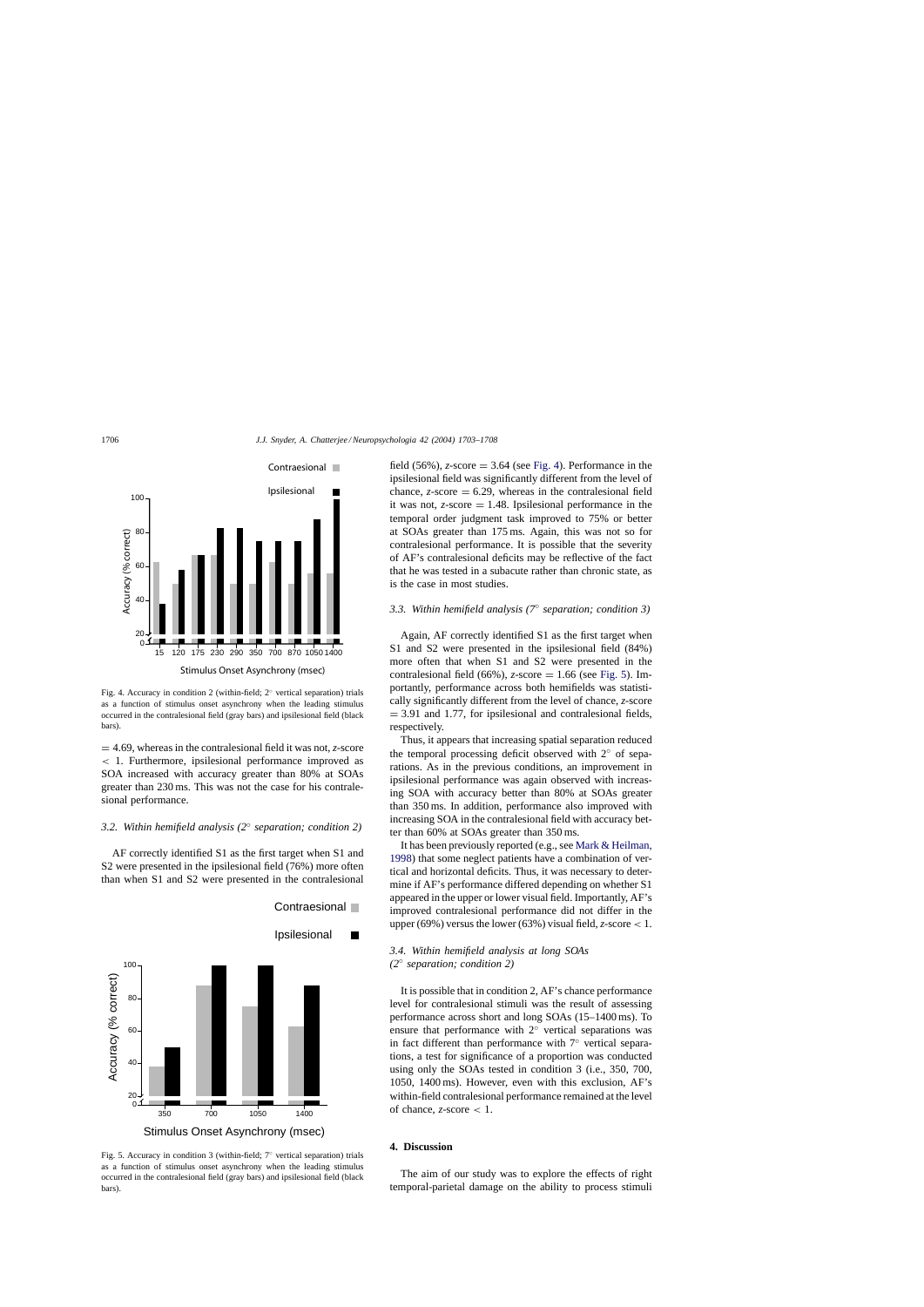in space and in time. The effects of such damage on spatial processing are well recognized. In addition to these spatial deficits, recent evidence suggests that right brain damage can also produce temporal processing deficits. The question we addressed was are these spatial and temporal deficits independent of each other, or are they linked?

We first established that our patient with right temporalparietal damage, AF, had extinction. He had a lateralized deficit of spatial attention and was biased to be aware of ipsilesional rather than contralesional stimuli. Next, we showed that this lateralized deficit of spatial attention was also associated with a deficit in making temporal order judgments for stimuli that were presented bilaterally. He was more likely to report ipsilesional stimuli as occurring before contralesional ones. This bias to be aware of ipsilesional stimuli before contralesional ones replicates the classic observations by [Bender \(1952\)](#page-5-0) and [Birch et al.](#page-5-0) [\(1967\)](#page-5-0) and more recent ones by [Rorden et al. \(1997\).](#page-5-0) To test the hypothesis that the right temporal-parietal junction integrates spatial and temporal information we also assessed his ability to make judgments of temporal order within hemifields.

Our main finding is that AF was poorer at judging the order of events in contralesional space than in ipsilesional space. To be sure, a part of AF's contralesional deficit may be accounted for by a simple orienting or disengagement deficit towards contralesional space. However, such a deficit does not provide a complete explanation of the data. First, if slower orienting to the contralesional field was solely responsible for decreased accuracy, increasing the vertical separation of the stimuli in contralesional space should not have improved performance. Given that long SOAs were used, AF should have correctly identified the first contralesional target just as he did for a first ipsilesional target at the longest SOAs. Although, this was not the case for the 2◦ vertical separation between S1 and S2, critically, it was the case for the 7◦ separation. This difference demonstrates that the deficit is not purely one of contralesional space. Importantly, AF's improved contralesional performance was not restricted to either the upper or the lower visual field. This finding rules out the possibility that a vertical gradient of attention was also operating in our patient. Furthermore, if such a gradient of attention were operating, the predicted result would be that accuracy would be worse with greater spatial separation (i.e., at a  $7^\circ$  separation) because in this condition one of the stimuli would be well within the suspect quadrant. However, the opposite pattern of results was observed.

Second, given that the first letter remained visible until the end of the trial, it is unlikely that a single, non-competing, and enduring abrupt onset in the contralesional field would fail to elicit an orienting response—albeit a delayed one.

In our experiments, the successive stimuli did not appear in the same location, as happens in attentional blink experiments. Therefore, the possibility that perceptual masking effects may be prolonged in contralesional space and that

this sensory effect might account for our data does not arise. Furthermore, we found that AF was better able to judge the order of stimuli in contralesional space if they were separated further in space ( $2^\circ$  versus  $7^\circ$ ). These findings, taken together with [Rao, Mayer, and Harrington's \(2001\)](#page-5-0) demonstration of the role of the right parietal cortex in timing and [Walsh's \(2003\)](#page-5-0) recent argument for the role of the right parietal cortex in sensory motor transformations with regard to both space and time, suggest that the right temporal-parietal junction plays a role in integrating spatial and temporal information. Damage to this area in our patient meant that he needed greater separation in space and time to be able to judge the order of successive events in contralesional than in ipsilesional space.

Our findings are also similar to observations made by [di Pellegrino et al. \(1998](#page-5-0)) in a patient with right temporal-parietal damage. Using a modification of the attentional blink paradigm, they found a longer blink for stimuli presented in contralesional space than in ipsilesional space. They suggested that it took their patient longer to process the first stimuli when it needed to be identified, resulting in a longer refractory period after its onset. Such a mechanism may be contributing to our finding. However, it would not explain why AF was better able to judge the order of stimuli that were separated by  $7^\circ$  than by  $2^\circ$ . From our data, it appears that a stimulus in contralesional space has a refractory wake that extends in both space and time. This refractory extension in space and time is interactive, such that limitations in awareness of successive events closer in time can be compensated to some extent by greater distance in space.

Most psychological models of time postulate an internal timekeeper composed of a pacemaker and an accumulator that tracks pulses [\(Block, 1990\)](#page-5-0). Presumably, one would have difficulty distinguishing between two events that fall within a single pulse width. Our data suggests that the pulse width, which might be considered the resolving power of temporal attention, is itself modifiable by spatial attention. Perhaps it is not surprising that attention to space and time should be closely linked. Coherent goal-directed action depends on attention to both space and time. For instance, to bat a ball, one must attend to the location and to the speed of the approaching ball in order to calculate where and when to swing. It is interesting that most right-handed people prefer to bat with the ball coming in from their left hemispace, given our hypothesis that the right temporal-parietal cortex may be critical in directing attention to the where and when of stimuli.

## **Acknowledgements**

This research was supported by National Institutes of Health Grant No. 037539 to A.C., and Natural Sciences and Engineering (NSERC) postdoctoral fellowship, NSERC grant, and University College of the Cariboo Scholarly Activity Grant to J.J.S.